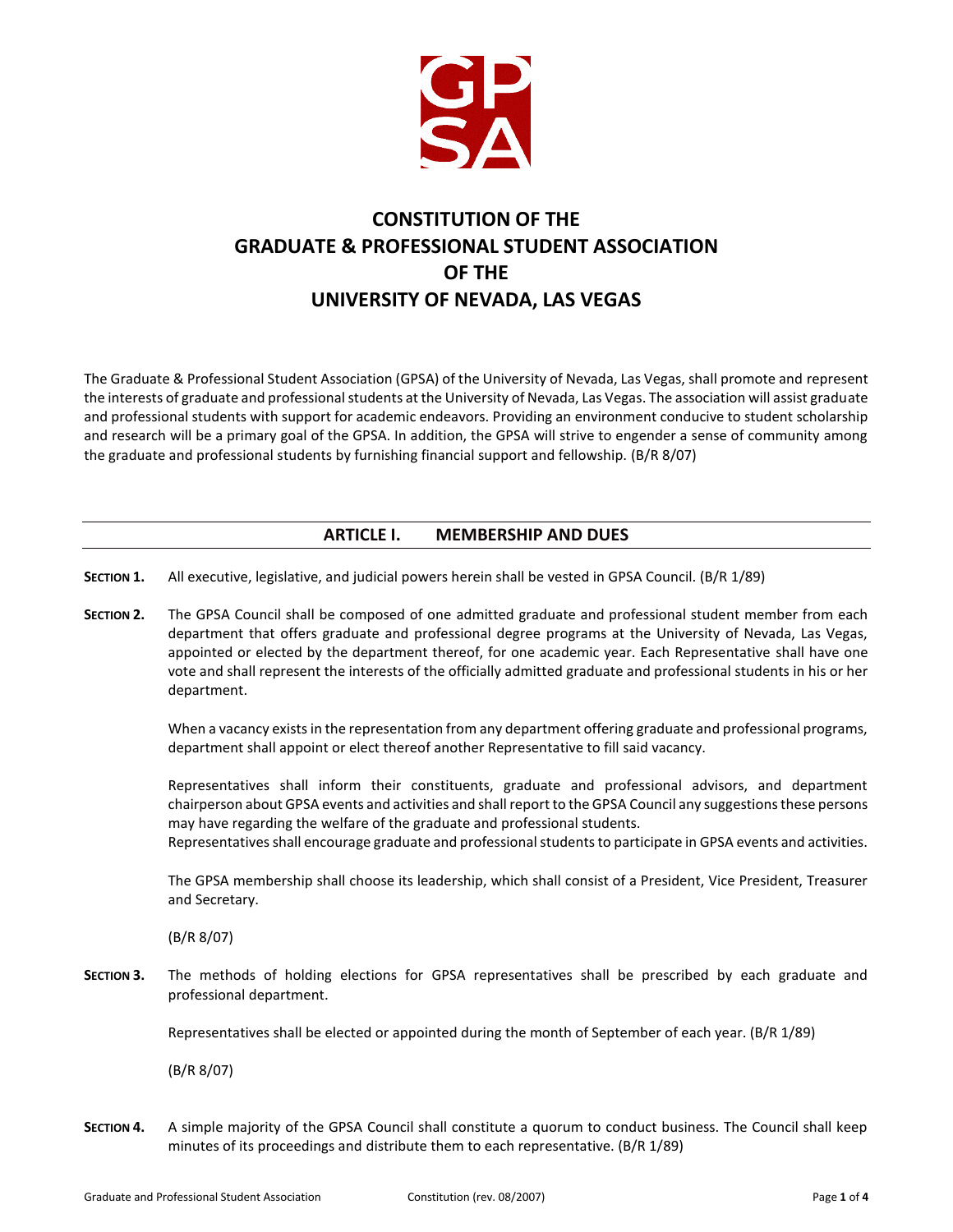**SECTION 5.** The GPSA Council shall, by simple majority of those representatives present, have the power to make Policy Statements and adopt Resolutions for the promotion of graduate and professional student interests;

> To award scholarships, research grants, and travel allowances based on the scholastic merit and/or financial need of GPSA members;

To pay debts and incur new debts;

To appropriate money for a term no longer than one year;

To establish, amend, and suspend bylaws which are consistent with the GPSA Constitution; (B/R 12/01)

To constitute and dissolve tribunals inferior to the judicial power of the GPSA Council. (B/R 1/89)

**SECTION 6.** No Policy Statements which violate the United States Constitution and Statues at Large; the Nevada Constitution and Nevada Revised Statues; the Nevada Open Meeting Law; the University of Nevada System Code, the University of Nevada, Las Vegas Bylaws, or the Graduate College Bylaws shall be adopted. (B/R 1/89)

> No money shall be drawn from the Treasury that is not in consequence of appropriations made by Resolution. A regular Statement and Account of the Receipts and Expenditures of all GPSA money shall be provided at each Council meeting. One GPSA officer and the GPSA's state employee or two GPSA officers shall sign for all expenditures. (B/R 12/01)

**SECTION 7.** Funding for this Association shall be derived from a portion of graduate and professional student fees. (B/R 1/89)

# **ARTICLE II. OFFICERS**

- **SECTION 1.** The leadership of the GPSA Council shall consist of a President, Vice President, Treasurer, and Secretary. (B/R 1/89)
- **SECTION 2.** The leadership shall be admitted graduate and professional students, and as such, members of the GPSA but not necessarily members of the Council. The GPSA membership, consisting of all graduate and professional students, shall elect the officers during the month of April of each year. The GPSA Council shall swear in the new officers on or before the first day of May. The leadership shall serve in office from the first day of May to the last day of April.
- **SECTION 3.** Each officer shall have one vote in the GPSA Council. (B/R 1/89)

(B/R 8/07)

**SECTION 4.** Between June 1 and September 1 period, the officers shall have the power to pay existing debts. Other decisions during this period shall be the result of a majority vote of the officers with the advice and consent of the Dean of the Graduate College and/or GPSA faculty advisors and with any such expenditures to be approved by two signatures; either two GPSA officers or one GPSA officer and the GPSA's state employee. (B/R 8/01)

> A full record and account of the June to September 1 period shall be provided to the GPSA Council at the first meeting of the fall semester. (B/R 1/89)

**SECTION 5.** The President shall be the chairperson of the GPSA Council. With the advice of the Council Members, the President shall call regular meetings at least three times each semester and can call special meetings of the GPSA Council as deemed necessary. (B/R 1/89)

> The President shall have the power to conduct relations with organizations outside the University of Nevada System in accordance with the policies and resolutions of the GPSA Council. All agreements between GPSA and other organizations inside the University of Nevada System shall be expressed in Memoranda of Understanding,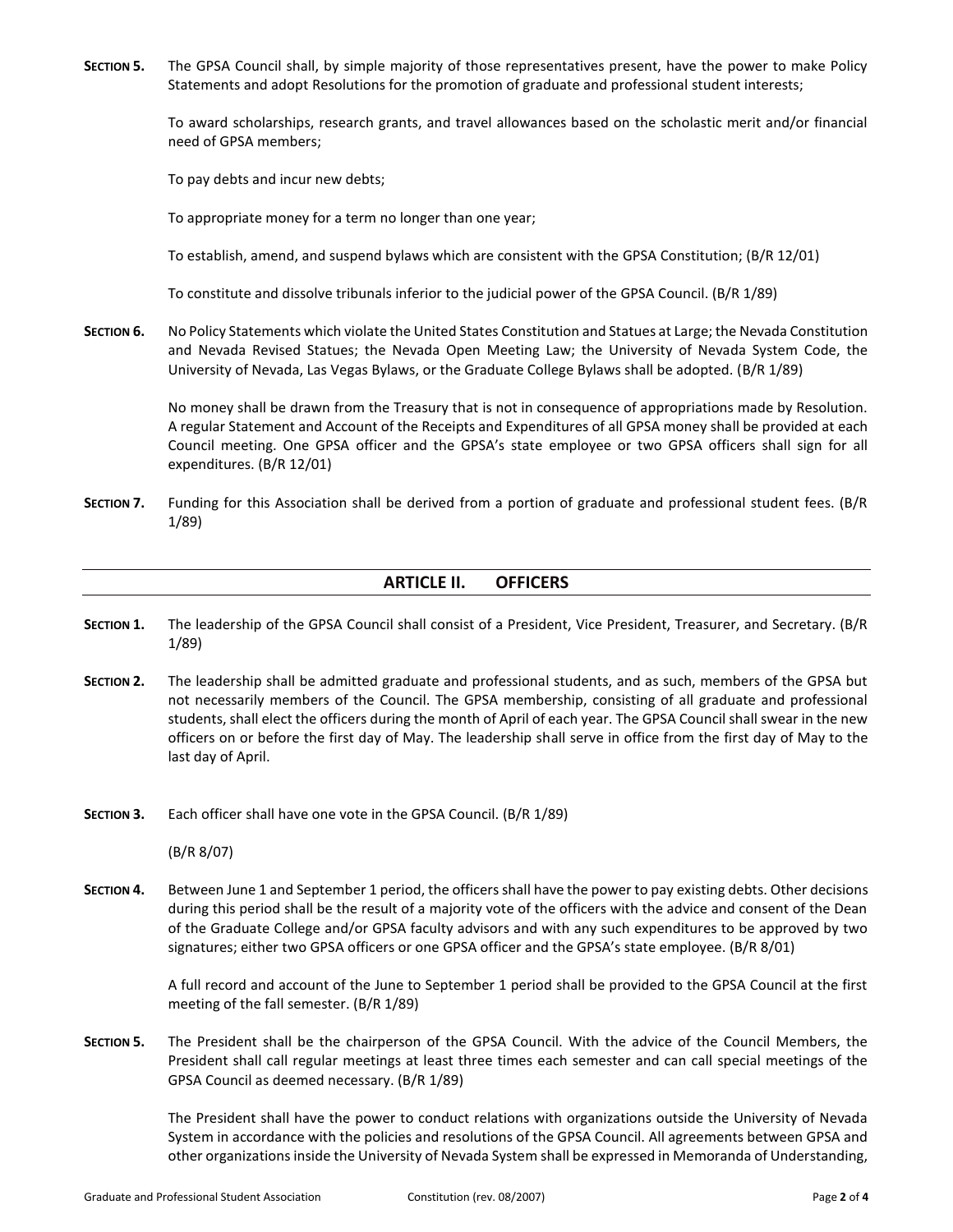which shall be accessible to all members of the GPSA. The GPSA Council shall approve or disapprove all Memoranda of Understanding. (B/R 1/89)

The President shall direct the day-to-day personnel affairs of the GPSA Staff in accordance with the GPSA Council Policy Statements and subject to the rules and regulations of the NSHE Regents Handbook, UNLV policies and/or appropriately delegated authority. (B/R 8/07)

Whenever the President transmits to the members and leadership of the GPSA Council his or her written declaration that he or she is unable to discharge the powers and duties of office, and until he or she transmits to them a written declaration of the contrary, such powers and duties shall be discharged by the Vice President as Acting President. (BR 1/89)

**SECTION 6.** The Vice President shall have access to all official correspondence of the President. (B/R 1/89)

The Vice President shall chair the Research Grant Committee, which shall be a standing committee of the GPSA. This committee shall have four to six members, selected by the Council. The function of this committee is to disburse GPSA research and travel monies. (B/R 1/89)

Whenever the Vice President transmits to the members and leadership of the GPSA Council his or her written declaration that he or she is unable to discharge the powers and duties of office, and until he or she transmits to them a written declaration to the contrary, such powers and duties shall be discharged by the Treasurer as Acting Vice President. (B/R 1/89)

**SECTION 7.** The Treasurer shall provide each regular Council meeting a regular Statement of Account of the Receipts and Expenditures of all GPSA money. The Statement and Account shall be provided to the members and the leadership of the GPSA Council and to the Dean of the Graduate College. The Treasurer shall establish and maintain all records of revenue and expenditures. The Treasurer shall provide special financial reports when so directed by the GPSA Council. (B/R 12/01)

> Whenever the Treasurer transmits to the members and leadership of the GPSA Council his or her written declaration that he or she is unable to discharge the powers and duties of office, and until he or she transmits to them a written declaration to the contrary, such powers and duties shall be discharged by the Secretary as Acting Treasurer. (B/R 1/89)

**SECTION 8.** The Secretary shall record and report the minutes of regular and special meetings of the GPSA Council. (B/R 1/89)

The Secretary shall be the Parliamentarian of the GPSA Council. (B/R 1/89)

Whenever the Secretary transmits to the members and leadership of the GPSA Council his or her written declaration that he or she is unable to discharge the powers and duties of office, and until he or she transmits to them a written declaration of the contrary, such powers and duties shall be discharged by the President as Acting Secretary. (B/R 8/07)

# **ARTICLE III. FACULTY ADVISORS**

- **SECTION 1.** There are to be two faculty advisors of the GPSA Council, at least one of whom shall be the Dean of the Graduate College at the University of Nevada, Las Vegas and the other who shall be a full-time member of the graduate and/or professional faculty of the University of Nevada, Las Vegas. (B/R 8/07)
- **SECTION 2.** Faculty Advisors shall be appointed in the month of May. (B/R 1/89)
- **SECTION 3.** Faculty Advisors shall be members of the GPSA Council without the privilege of voting. (B/R 1/89)

#### **ARTICLE IV.**